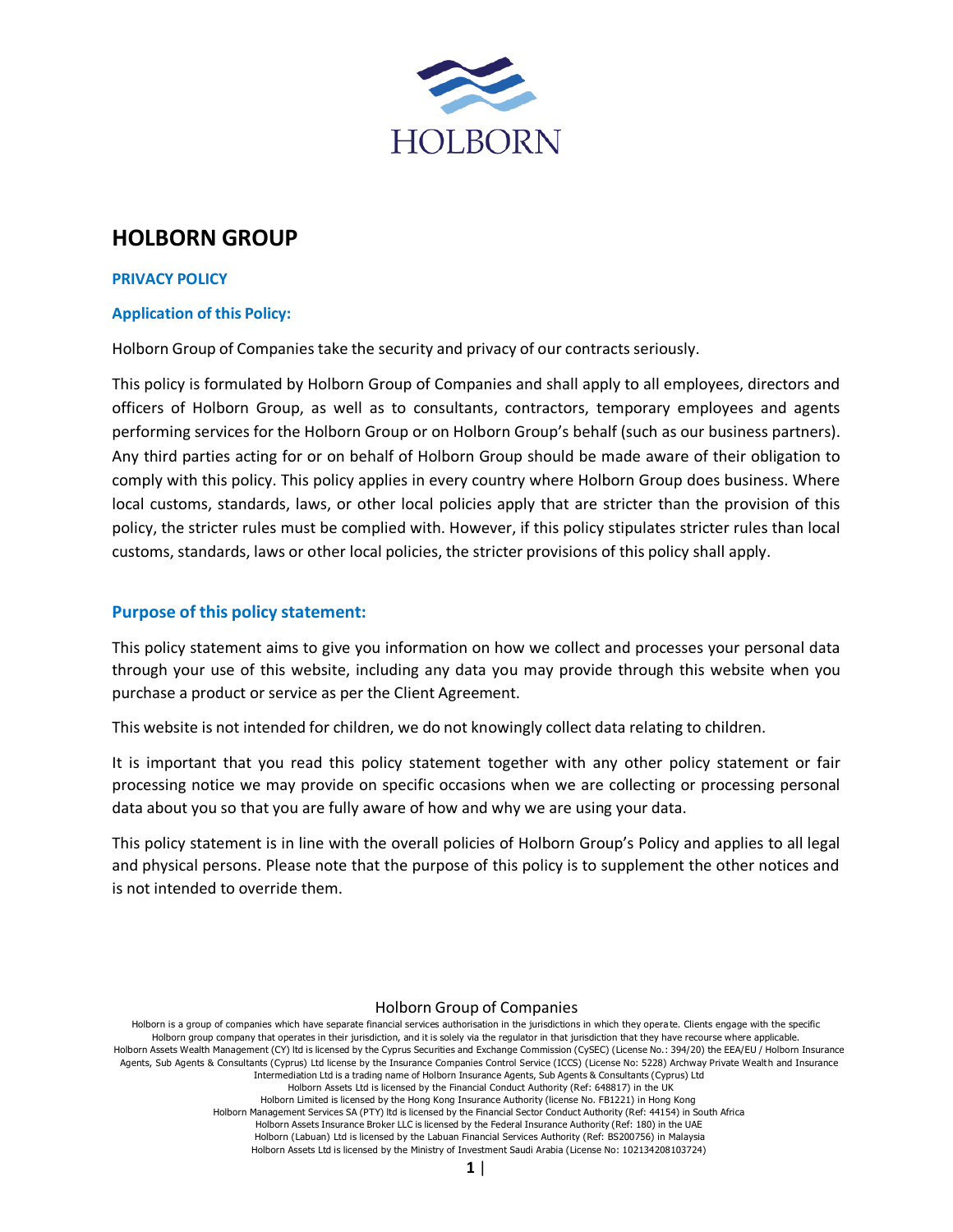

### **Glossary**

"Comply with a legal or regulatory obligation": means processing your personal data where it is necessary for compliance with a legal or regulatory obligation that we are subject to.

"GDPR": shall mean the EU General Data Protection Regulation 2016/679;

" Holborn Group": shall mean any entity and or intermediary and or agent under the group of Holborn.

"Legitimate Interest": shall mean the interest of our business in conducting and managing our business to enable us to give you the best service/product and the best and most secure experience. We make sure we consider and balance any potential impact on you (both positive and negative) and your rights before we process your personal data for our legitimate interests. We do not use your personal data for activities where our interests are overridden by the impact on you (unless we have your consent or are otherwise required or permitted to by law). You can obtain further information about how we assess our legitimate interests against any potential impact on you in respect of specific activities by Contacting us

"Performance of Contract": means processing your data where it is necessary for the performance of a contract to which you are a party or to take steps at your request before entering into such a contract.

"Personal data breach": means a breach of security leading to the accidental or unlawful destruction, loss, alteration, unauthorised disclosure of, or access to, personal data transmitted, stored or otherwise processed.

"Profiling": means any form of automated processing of personal data consisting of the use of personal data to evaluate certain personal aspects relating to a natural person, in particular to analyse or predict aspects concerning that natural person's performance at work, economic situation, health, personal preferences, interests, reliability, behaviour, location or movements.

"Third Parties": shall mean external third parties and specific third parties.

#### Holborn Group of Companies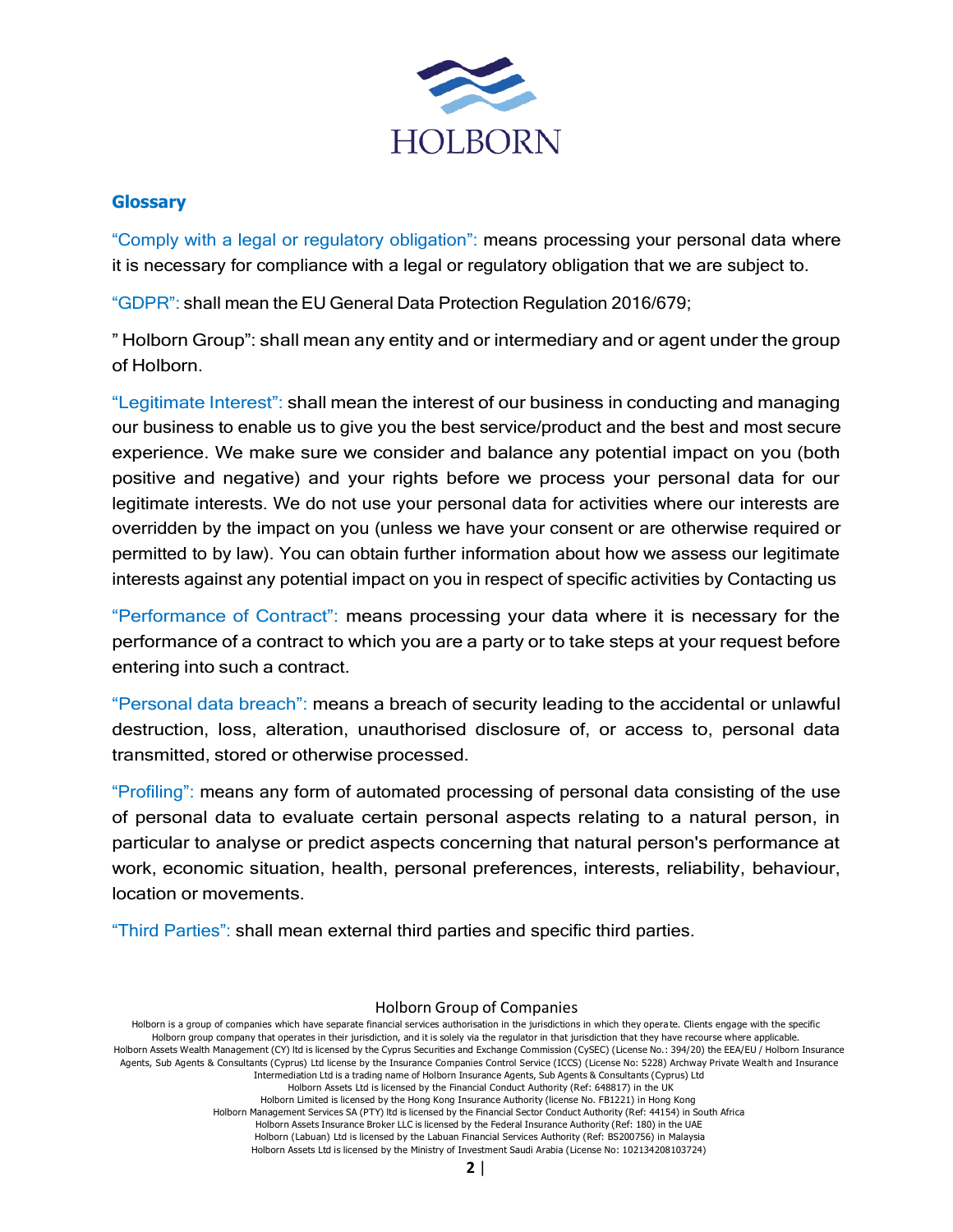

### **External Third Parties we shall mean:**

- Service providers and or agents [acting as processors] such as IT and system administration services.
- Professional advisers [acting as processors or joint controllers] including lawyers, bankers, auditors and insurers based in the European Union and/or out of the European Union where applicable in general who provide consultancy, banking, legal, insurance and accounting services.
- Regulators and other authorities [acting as processors or controllers] based is in the European Union and/or out of the European Union where applicable who require reporting of processing activities in certain circumstances.

### **As Specific Third Parties we define the following:**

- Supervisory and other regulatory and public authorities, in as much as a statutory obligation exists. This may include disclosures to appropriate regulatory authorities or Banks tax authorities, European Securities and Markets Authority and the European and International Banking Authorities, criminal prosecution authorities all of them located within EU and out of the EU where applicable [Controllers of personal data];
- Investors Compensation Fund within EU and out of the EU where applicable [Controllers of personal data];
- External compliance companies within EU and out of the EU where applicable [Processors of data];
- IT and trading platforms administration providers within EU and out of the EU where applicable [Processors of Data];
- Translating Agencies within EU and out of EU where applicable [Processors of Data];
- Communication Support Services within EU and out of EU where applicable [Processors of Data]
- Professional firms within EU and out of the EU where applicable [Processor of Data];
- Auditors within EU and out of the EU where applicable [Processors of Data];
- Card payment processing companies and payment service providers within EU and out of the EU where applicable [Controller of Data];

### Holborn Group of Companies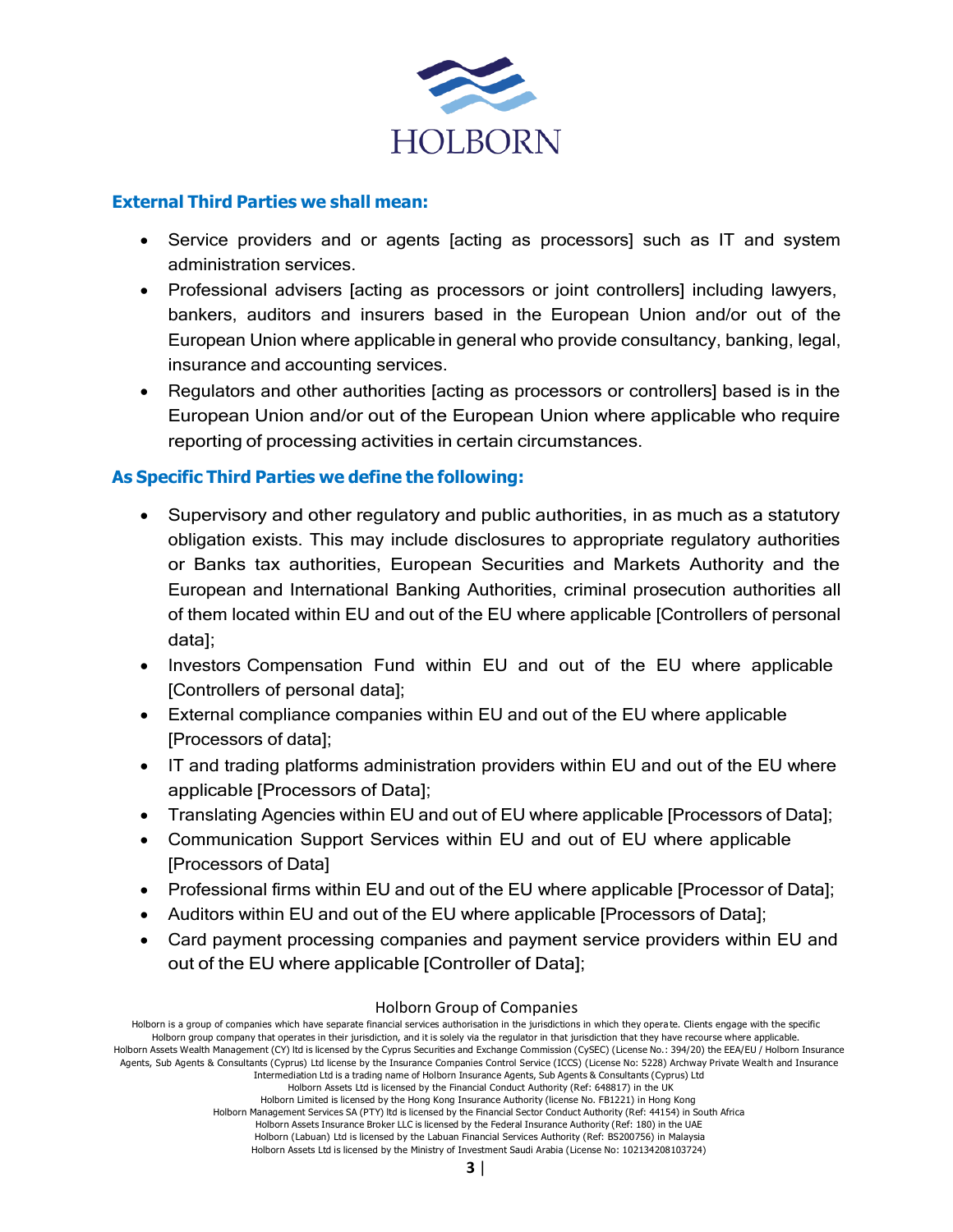

 Cloud storage companies within EU and out of the EU where applicable [Processors of Data]

We may share your personal information with a third party of our choosing to request feedback on a product or service you have received from any entity under Holborn Group.

We may contact you via email to invite you to review any services and/or products you received from us [in order to collect your feedback and improve our services [and products]] (the "Purpose"). We use an external company, Trustpilot A/S ("Trustpilot"), to collect your feedback which means that we will share your name, email address and reference number with Trustpilot forthe Purpose. If you want to read more about how Trustpilot process your data, you can find their Privacy Policy here: https://uk.legal.trustpilot.com/end-user-privacy-terms Holborn Group may also use such reviews in other promotional material and media for our advertising and promotional purposes with your prior consent which can be withdrawn at any time.

### **Controller**

Holborn Group of Companies is the controller and responsible for your personal data.

We have appointed a Data Protection Officer (DPO) of the Holborn Group who is responsible for overseeing questions in relation to this policy statement. If you have any questions about this policy statement, including any requests to exercise your legal rights, please contact the DPO using the details set out below.

### **Our full details are:**

Email address: *[dpo@holbornassets.com.cy](mailto:dpo@holbornassets.com.cy)* Postal address: Corner of Griva Digheni, 2, and Anastasi Shoukri Street, Pamelva Court, Ground Floor, Office 14, 3035 Limassol, Cyprus Telephone number: +357 25 560 504

You have the right to make a complaint at any time to the Commissioner for Personal Data (CPD), for data protection issues. We would, however, appreciate the chance to deal with your concerns before you approach the CPD so please contact our DPO in the first instance.

#### Holborn Group of Companies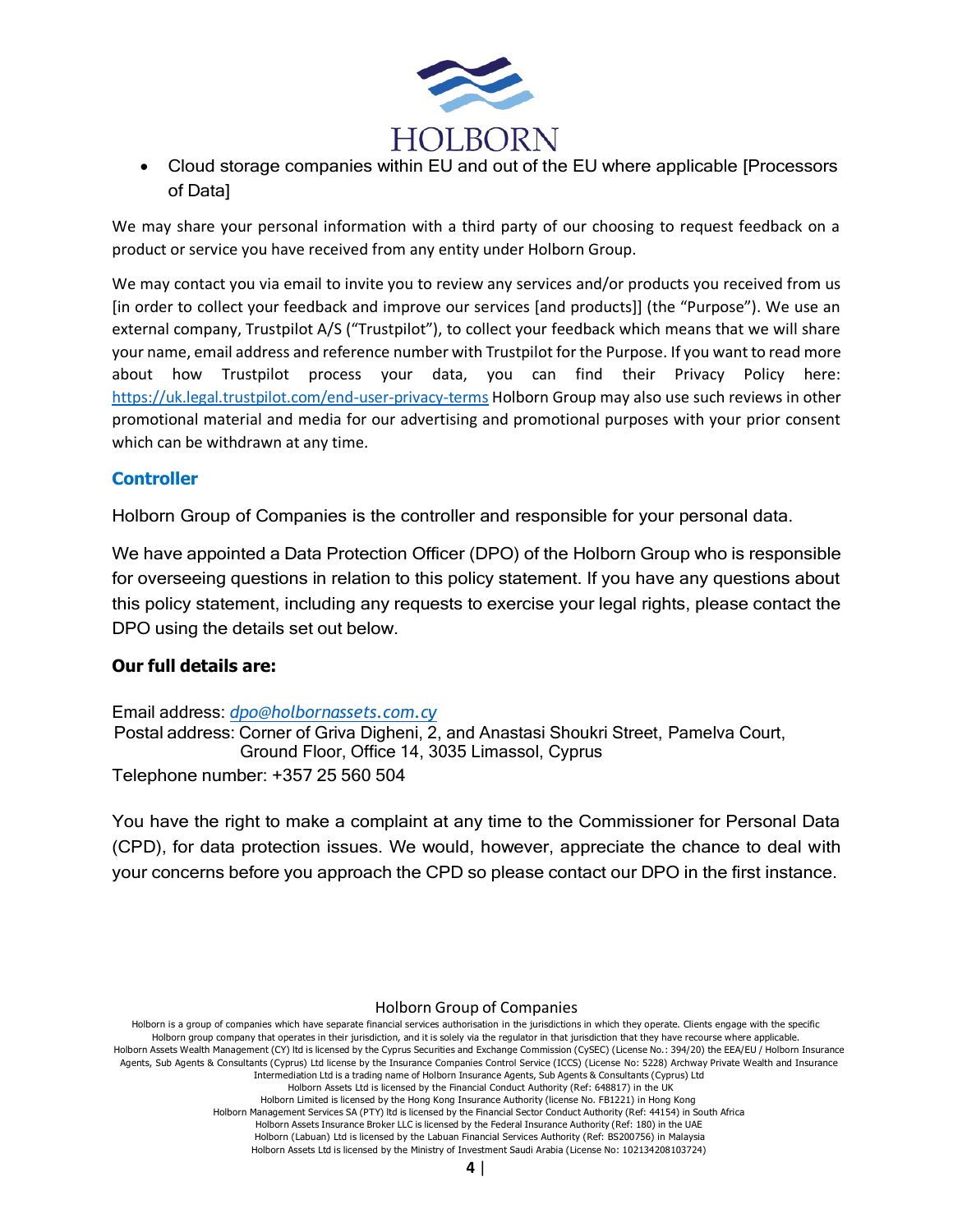

### **Changes to the privacy statement and your duty to inform us of changes**

We may modify or amend this policy statement from time to time. We will notify you appropriately when we make changes to this privacy statement. We do however encourage you to review this statement periodically so as to be always informed about how we are processing and protecting your personal information.

This version was last updated on 22 September 2021 and historic versions can be obtained by contacting us.

It is important that the personal data we hold about you is accurate and current. Please keep us informed if your personal data changes during your relationship with us.

#### Holborn Group of Companies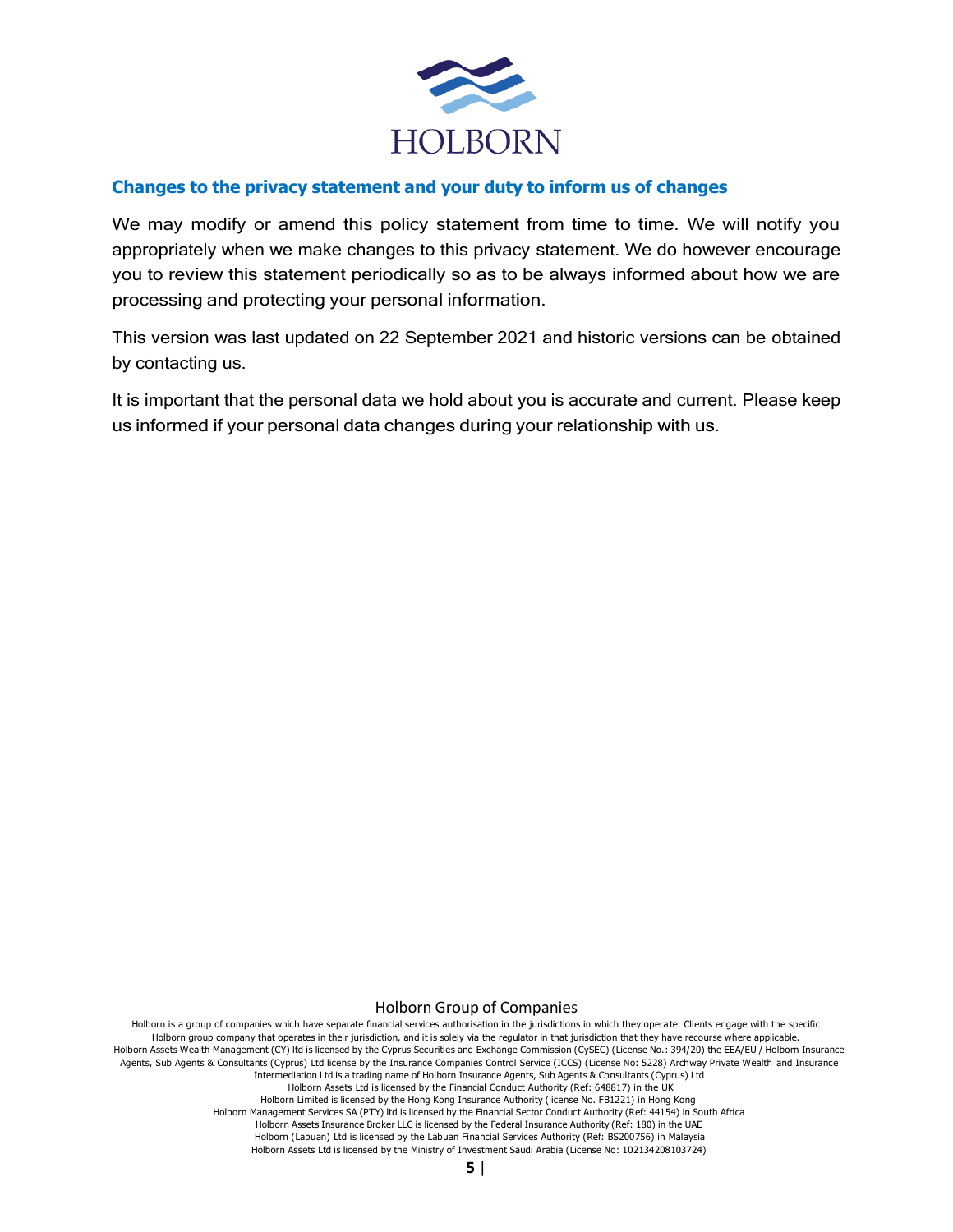

### **What Data we collect about you**

Personal data, or personal information, means any information about an individual from which that person can be identified. It does not include data where the identity has been removed (anonymous data).

There are certain types of more sensitive personal data which require a higher level of protection, including but not limited to information about a person's sex, financial condition, medical records, racial or ethnic origin, political opinions, religious or philosophical beliefs, etc. Information about a person's criminal convictions also warrants this higher level of protection.

As part of the Holborn Group's client account opening procedures and ongoing obligations, Holborn Group needs to abide with the legislative framework Specifically, the Company shall comply with its legal obligations under the EU Directive 2018/1673- 6th Anti-Money Laundering Directive '6AMLD' for the establishment on the Client's economic profile and prevention of money-laundering as well as abide with the relevant record keeping obligations under the European Commission Delegated Regulation (EU) 2017/565 ('Delegated Regulation') and Law 87(I)/2017 as amended by the European Commission Delegated Regulation (EU) 2021/236 of 21 December 2020 and as this will be amended from time to time for establishing the suitability and appropriateness of each Client based on the services offered and recordings of telephone conversations, client transactions, the Foreign Account Tax Compliance Act ('FATCA') and Common Reporting Standard ('CRS')

Holborn Group collect and process data from a number of sources for the following purpose:

### **We use your personal information in the following ways:**

- To provide you with services and information that you request from us.
- Where we need to perform the contract, we are about to enter into or have entered into with you.
- Where it is necessary for our legitimate interests (or those of a third party) and your interests and fundamental rights do not override those interests.
- Where we need to comply with a legal or regulatory obligation.
- To get quotations or arrange investments for you with regulated entities.

#### Holborn Group of Companies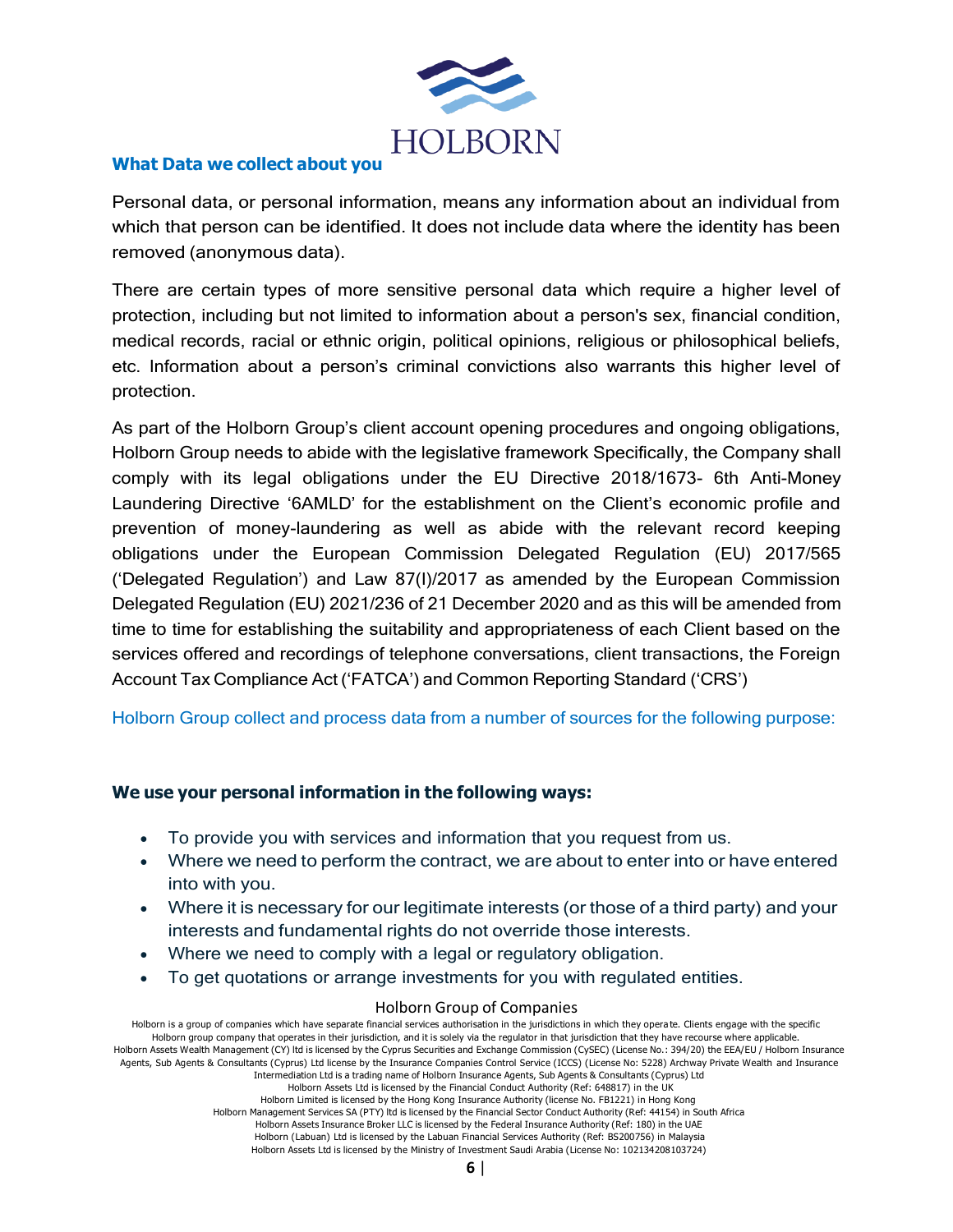

- To comply with our legal and regulatory obligations, co-operate with our regulators and law enforcement agencies and to prevent and detect crime.
- To keep you updated about your investments during regular reviews.
- To improve the quality of our services.
- To check instructions, you've given us or to resolve disputes.
- To process any job application you submit, or that an agency submits for you.
- To tell you (by mail, email, telephone or otherwise) about products and services we think you may be interested in, based on products or services you have shown interest in or may already have. You can opt out of these communications at any time.
- To invite you to event's or provide information that you may be interested in. You can opt out of these communications at any time.
- To confirm your identity and address for business purposes.
- Gathering data to provide management information or other services.
- To administer our sites and for internal operations, including troubleshooting, data analysis, load management, testing, research, statistical and survey purposes.
- To improve our sites to make sure that our content is as effective as we can for you and for your computer.
- As part of our efforts to keep our sites safe and secure and to prevent and detect money laundering, financial crime and other crime.
- To monitor, record, store and use any telephone, email or other communication with you. We'll update your records with any new information you or a third party give us, and we'll add it to any information we already have.
- When you call us, we may retain a copy of the call for security purposes.
- To deal with any enquiries or issues you have about how we collect, store and use your information, or any requests made by you for a copy of the information we hold about you.
- To maintain the client relationship. For instance, if you transfer from one jurisdiction to another your original Holborn's Group adviser may still be able to view your details although no longer provides advice.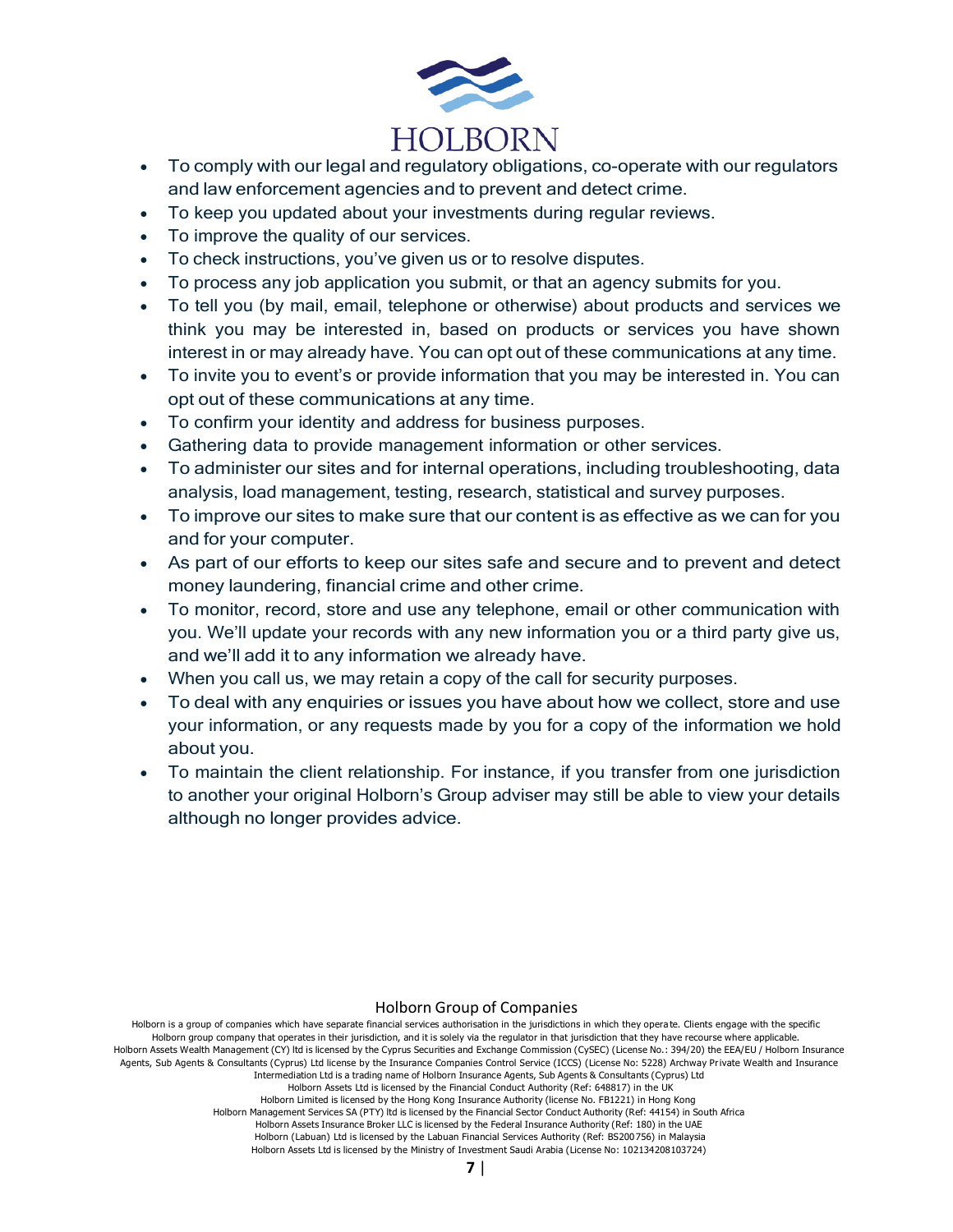

### **Instances where your personal information might be gathered:**

- When you use our website.
- Where you attend one of our events or visit a stand at a show or seminar.
- When you speak to the advisers at one of our offices.
- When you complete a fact find, financial planning questionnaire (FPQ) other application forms
- During a telephone conversation with one of our offices.
- When you are referred to us by your financial adviser.
- From a product provider when you transfer a pension or investment.
- From an existing product provider when they send regular updates on your investments.
- From a product provider via their own client relationship management (CRM) systems or through integration with Holborn's Group CRM systems.
- Subscribe to our service or publications.
- Request marketing to be sent to you.
- Enter a competition, promotion or survey; or give us some feedback.
- When you apply for a job with any company or office under Holborn Group
- When we receive a reference for you relating to a job application.
- Legal basis for processing your data

## **Our legal basis for collecting, holding and processing your personal information depends on the information that we are collecting and the purpose of use of that information. We will normally only collect personal information from you, your employer, or another third party where one of the following applies:**

1. You have given us your consent to hold your data and to send you information that we feel may be of interest to you. You have the right to withdraw your consent and or to opt out of marketing information by contacting us.

2. We need your personal information to perform our legal obligations (for instance where you have received advice from us or are a client of ours, we have responsibilities to maintain your information).

3. We need to process your data for performance of a contract (for instance where you are

#### Holborn Group of Companies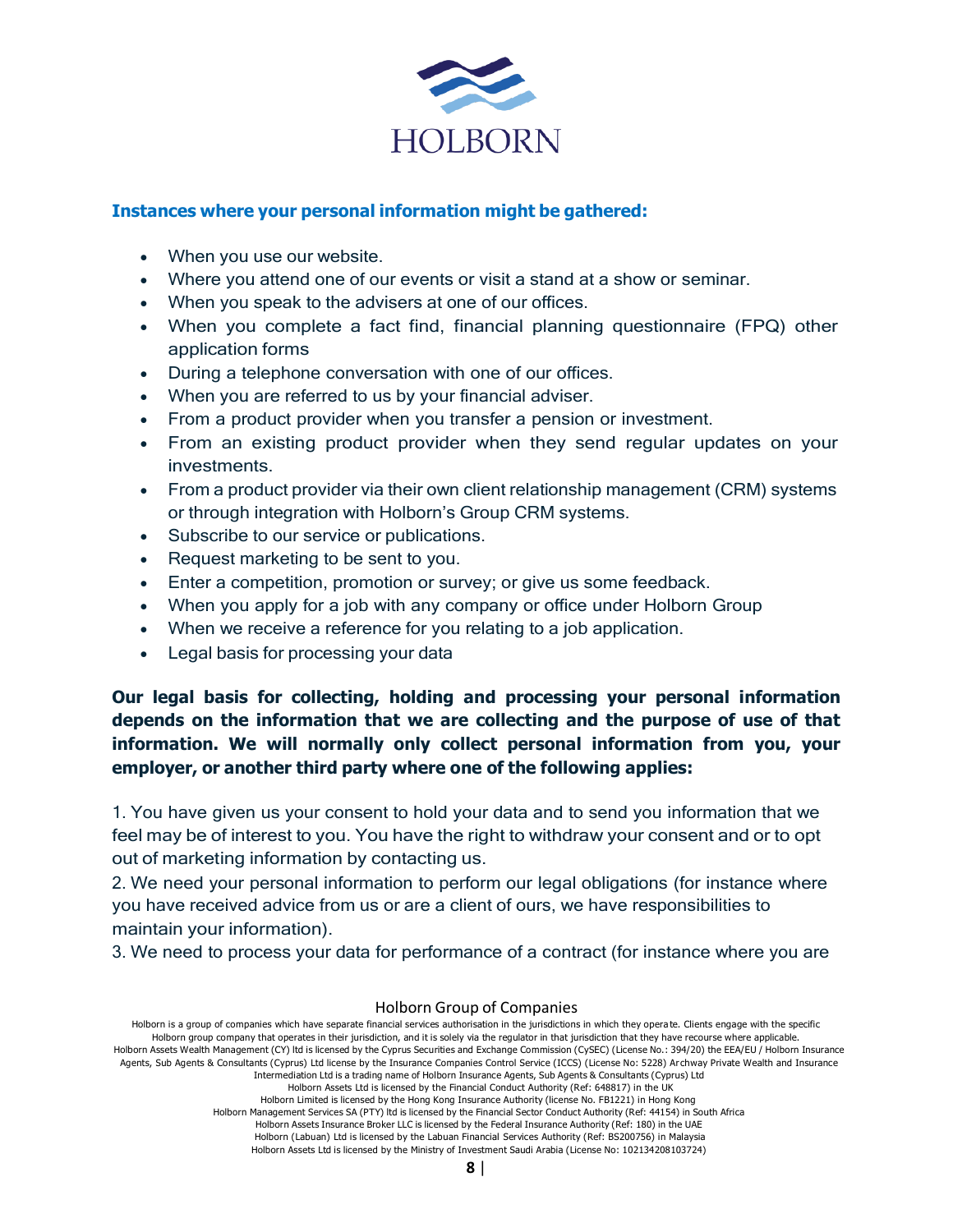

a permanent or temporary employee of the Company).

4. It is in our, or your legitimate interest. These legitimate interests include:

- o To provide client services;
- o To provide relevant advice to clients and prospective clients;
- o To market and develop our business (
- $\circ$  For internal administrative purposes (such as filing of information, etc.)
- o To locate, contact and verify beneficiaries
- $\circ$  To clarify aspects relating to a technical tax guide or book

If we rely on our legitimate interests for using your personal information, we will balance this to ensure that our legitimate interests are not outweighed by your personal interests or fundamental rights and freedoms which require protection.

### **Automated technologies or interactions**

As you interact with our website, we may automatically collect technical data about your equipment, browsing actions and patterns. We collect this personal data by using cookies, [server logs] and other similar technologies. We may also receive Technical Data about you if you visit other websites employing our cookies. Please see our cookie policy here for further details

### **Third parties or publicly available sources**

We may receive personal data about you from various third parties and public sources as set out below:

- Technical Data from analytics providers such as [Google] and (Facebook) based outside of EU;
- Contact, Financial and Transaction Data
- Identity and Contact Data from individual and publicly availably sources, such as Registrar of Companies based inside EU and Thomson Reuters based outside of EU.

#### Holborn Group of Companies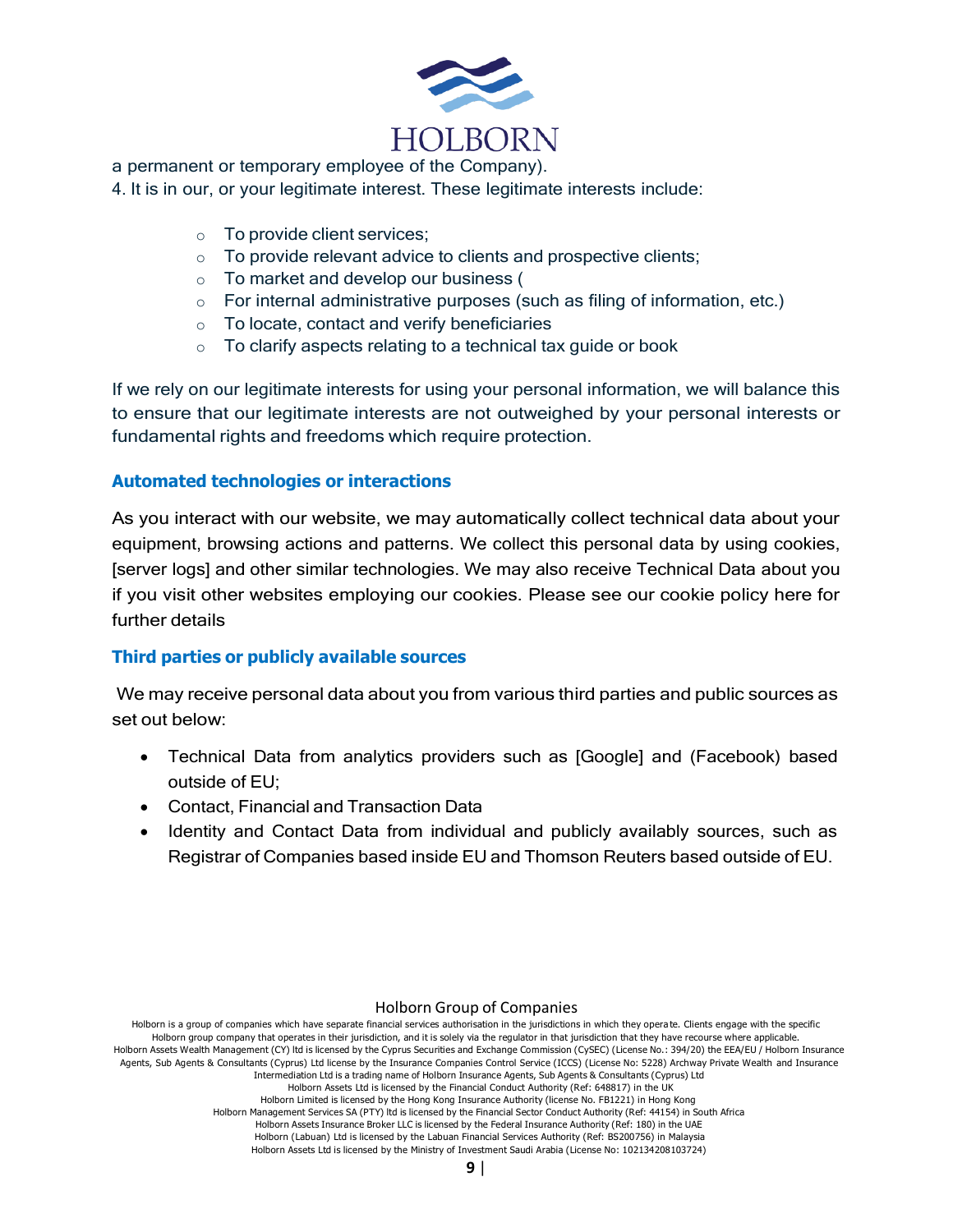

We may collect, use, store and transfer different kinds of personal data about you which we have grouped together follows:

- Identity Data includes first name, maiden name, last name, proof of identity, username or similar identifier, marital status, title, date and place of birth and gender, country of residence and citizenship.
- Contact Data includes billing address, delivery address, email address and telephone numbers proof of address,
- Professional Data includes level of education, profession, employer name & work experience.
- Tax Data include country of tax residence and tax identification number.
- Financial Data includes annual income, net worth, source of funds, anticipated account turnover, bank account, bank statements, liabilities, payment card details and copies, E-wallet information.
- Transaction Data includes details about payments to and from you and other details of products and services you have purchased from us, deposit methods, purpose of transactions with us.
- Technical Data includes internet protocol (IP) address, your login data, browser type and version, time zone setting and location, browser plug-in types and versions, operating system and platform and other technology on the devices you use to access this website.
- Profile Data includes your username and password, purchases or orders made by you, your interests, preferences, feedback and survey responses.
- Usage Data includes information about how you use our website, products and services.
- Marketing and Communications Data includes your preferences in receiving marketing from us and our third parties and your communication preferences.

#### Holborn Group of Companies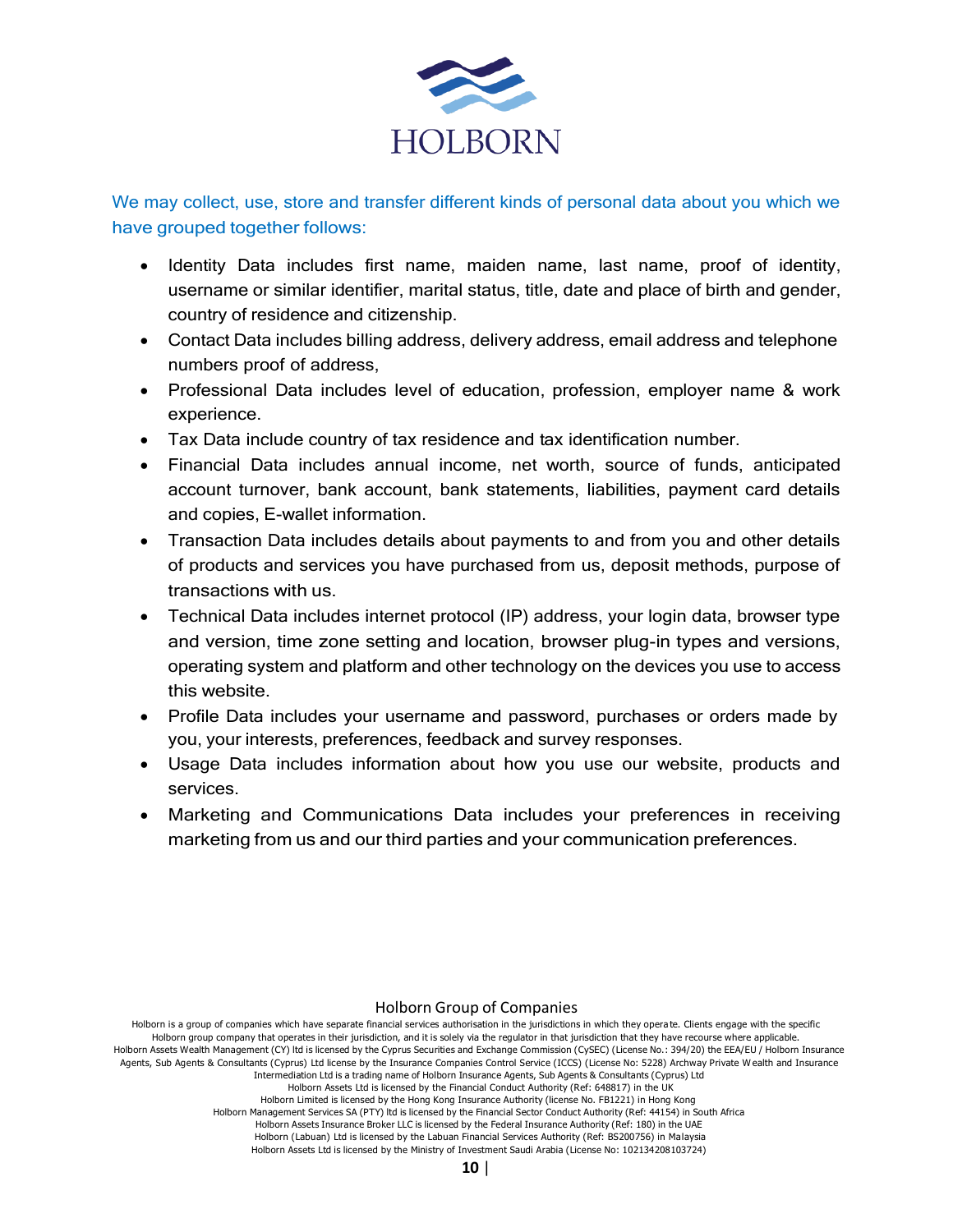

### **If you fail to provide personal data**

We need to collect your personal data as part of statutory obligations or as part of the contractual arrangements we have with you. If you fail to provide that data when requested, we may not be able to perform our contractual obligations or to enter into a contract with you (for example, to provide you with goods or services). In this case, we may have to cancel a product or service you have with us but we will notify you if this is the case at the time.

### **Disclosures of personal data**

We may have to share your personal data with the parties set out below for the purposes set out in the table in paragraph 5 below.

- External Third Parties as set out in the Glossary.
- Specific third parties listed in the Glossary.
- Third parties to whom we may choose to sell, transfer, or merge parts of our business or our assets. Alternatively, we may seek to acquire other businesses or merge with them. If a change happens to our business, then the new owners may use your personal data in the same way as set out in this policy statement.

We require all third parties to respect the security of your personal data and to treat it in accordance with the law. We do not allow our third-party service providers to use your personal data for their own purposes and only permit them to process your personal data for specified purposes and in accordance with our instructions.

### **Purposes for which we will use your personal data**

We have set out below, in a table format, a description of all the ways we plan to use your personal data, and which of the legal bases we rely on to do so. We have also identified what our legitimate interests are where appropriate.

Note that we may process your personal data for more than one lawful ground depending on the specific purpose for which we are using your data. Please Contact us if you need details about the specific legal ground, we are relying on to process your personal data where more than one ground has been set out in the table below.

#### Holborn Group of Companies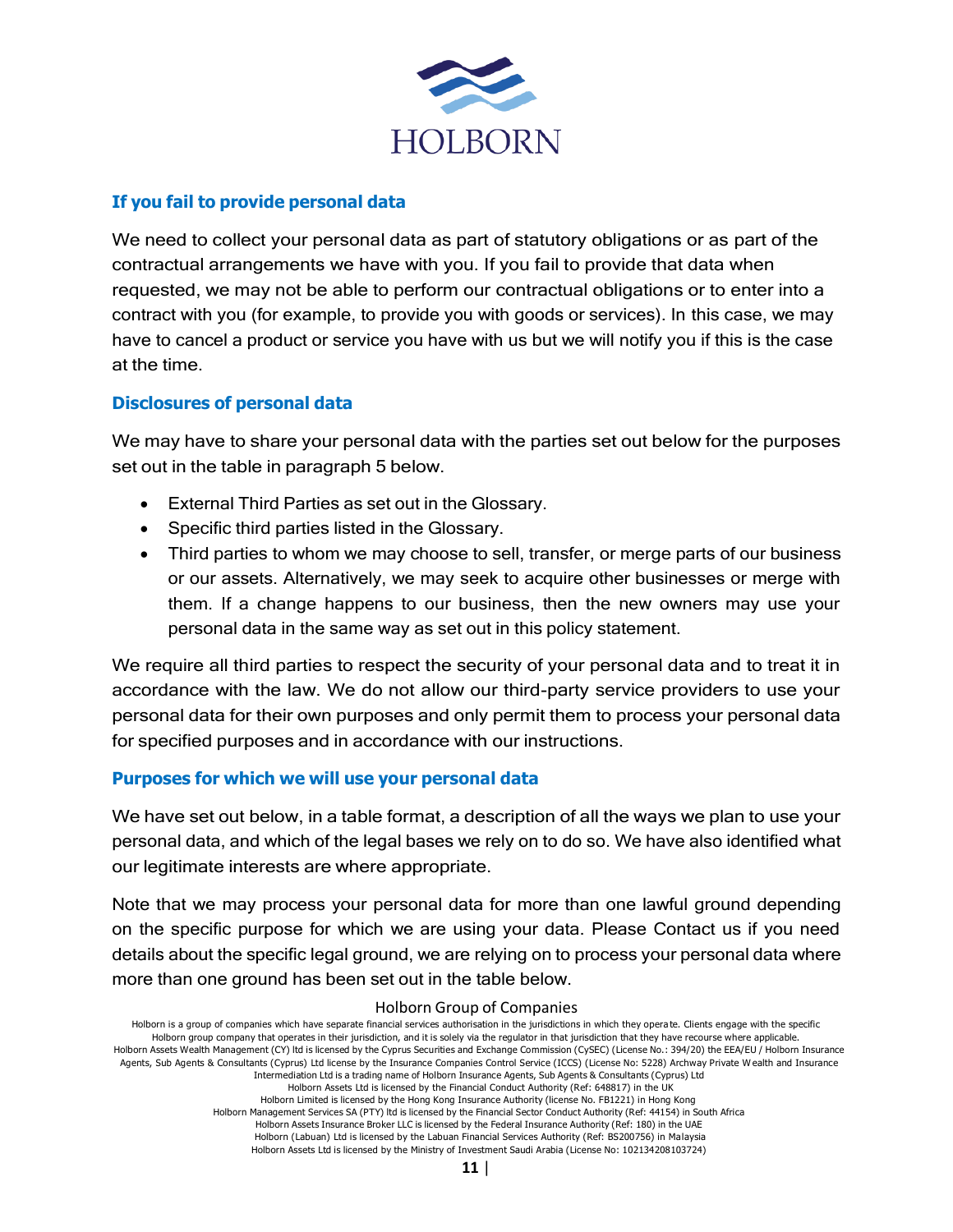

| <b>Purpose/Activity</b>                                                                                                                              | <b>Type of data</b>                                                                                       | Lawful<br>basis for<br>processing<br>including<br>basis of<br>legitimate<br>interest                                                                                                                          |
|------------------------------------------------------------------------------------------------------------------------------------------------------|-----------------------------------------------------------------------------------------------------------|---------------------------------------------------------------------------------------------------------------------------------------------------------------------------------------------------------------|
| To register you as a new<br>customer                                                                                                                 | (a) Identity<br>(b) Contact<br>c) Financial<br>d) Professional<br>e) Tax                                  | Performance of a contract with you<br>Compliance with legal obligations                                                                                                                                       |
| To process and deliver<br>your order including:<br>(a) Manage payments, fees<br>and charges<br>(b)<br><b>Collect and recover</b><br>money owed to us | (a) Identity<br>(b) Contact<br>(c) Financial<br>(d) Transaction<br>Marketing and<br>(e)<br>Communications | (a) Performance of a contract with<br>you<br>(b) Necessary for our legitimate<br>interests (to recover debts due to<br>US)                                                                                    |
| To<br>manage<br>our<br>relationship<br>with<br>you<br>which will include:<br>(a) Notifying you about<br>changes to our terms or<br>privacy policy    | (a) Identity<br>(b) Contact<br>(c) Profile<br>(d)<br>Marketing and<br>Communications                      | (a) Performance of a contract with<br>you<br>(b) Necessary to comply with a<br>legal obligation<br>(c) Necessary for our legitimate<br>interests (to keep our records<br>updated<br>and<br>study<br>how<br>to |

Holborn is a group of companies which have separate financial services authorisation in the jurisdictions in which they opera te. Clients engage with the specific Holborn group company that operates in their jurisdiction, and it is solely via the regulator in that jurisdiction that they have recourse where applicable. Holborn Assets Wealth Management (CY) ltd is licensed by the Cyprus Securities and Exchange Commission (CySEC) (License No.: 394/20) the EEA/EU / Holborn Insurance Agents, Sub Agents & Consultants (Cyprus) Ltd license by the Insurance Companies Control Service (ICCS) (License No: 5228) Archway Private W ealth and Insurance Intermediation Ltd is a trading name of Holborn Insurance Agents, Sub Agents & Consultants (Cyprus) Ltd Holborn Assets Ltd is licensed by the Financial Conduct Authority (Ref: 648817) in the UK Holborn Limited is licensed by the Hong Kong Insurance Authority (license No. FB1221) in Hong Kong Holborn Management Services SA (PTY) ltd is licensed by the Financial Sector Conduct Authority (Ref: 44154) in South Africa Holborn Assets Insurance Broker LLC is licensed by the Federal Insurance Authority (Ref: 180) in the UAE

Holborn (Labuan) Ltd is licensed by the Labuan Financial Services Authority (Ref: BS200756) in Malaysia Holborn Assets Ltd is licensed by the Ministry of Investment Saudi Arabia (License No: 102134208103724)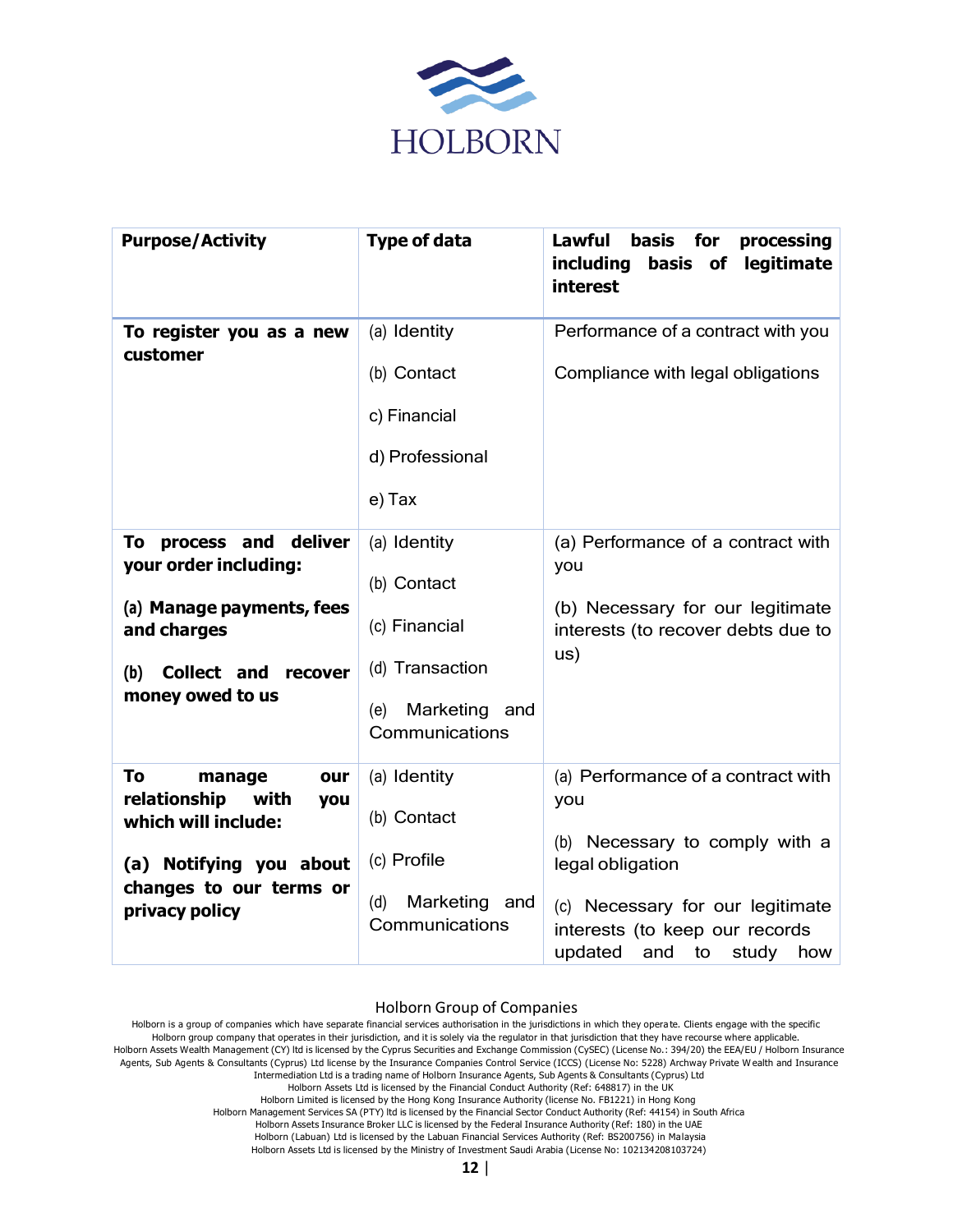

| (b) Asking you to leave a                                                                                                                                                                                             | 1 IULDUNIV                                                                                        | customers<br>use<br>our                                                                                                                                                                                                                                                                                        |
|-----------------------------------------------------------------------------------------------------------------------------------------------------------------------------------------------------------------------|---------------------------------------------------------------------------------------------------|----------------------------------------------------------------------------------------------------------------------------------------------------------------------------------------------------------------------------------------------------------------------------------------------------------------|
| review or take a survey                                                                                                                                                                                               |                                                                                                   | products/services)                                                                                                                                                                                                                                                                                             |
| enable<br>To<br>you<br>to<br>participate in a prize draw,<br>competition or complete a<br>survey                                                                                                                      | (a) Identity<br>(b) Contact<br>(c) Profile<br>(d) Usage<br>Marketing and<br>(e)<br>Communications | (a) Performance of a contract with<br>you<br>(b) Necessary for our legitimate<br>interests (to study how customers<br>products/services,<br>our<br><b>use</b><br>to<br>develop them<br>and<br>grow<br>our<br>business)                                                                                         |
| To administer and protect<br><b>business</b><br>and<br>this<br>our<br>(including<br>website<br>troubleshooting,<br>data<br>analysis, testing, system<br>maintenance,<br>support,<br>reporting and hosting of<br>data) | (a) Identity<br>(b) Contact<br>(c) Technical                                                      | (a) Necessary for our legitimate<br>interests (for running our business,<br>provision of administration and IT<br>services, network security, to<br>prevent fraud and in the context of<br>a business reorganisation or group<br>restructuring exercise)<br>(b) Necessary to comply with a<br>legal obligation |
| To deliver relevant website<br>content<br>and<br>advertisements to you and<br>understand<br>measure<br>or<br>the effectiveness of the                                                                                 | (a) Identity<br>(b) Contact                                                                       | for<br>Necessary<br>legitimate<br>our<br>interests (to study how customers<br>use our products/services,<br>to<br>develop them, to grow our                                                                                                                                                                    |

Holborn is a group of companies which have separate financial services authorisation in the jurisdictions in which they opera te. Clients engage with the specific Holborn group company that operates in their jurisdiction, and it is solely via the regulator in that jurisdiction that they have recourse where applicable. Holborn Assets Wealth Management (CY) ltd is licensed by the Cyprus Securities and Exchange Commission (CySEC) (License No.: 394/20) the EEA/EU / Holborn Insurance Agents, Sub Agents & Consultants (Cyprus) Ltd license by the Insurance Companies Control Service (ICCS) (License No: 5228) Archway Private W ealth and Insurance Intermediation Ltd is a trading name of Holborn Insurance Agents, Sub Agents & Consultants (Cyprus) Ltd Holborn Assets Ltd is licensed by the Financial Conduct Authority (Ref: 648817) in the UK

Holborn Limited is licensed by the Hong Kong Insurance Authority (license No. FB1221) in Hong Kong

Holborn Management Services SA (PTY) ltd is licensed by the Financial Sector Conduct Authority (Ref: 44154) in South Africa

Holborn Assets Insurance Broker LLC is licensed by the Federal Insurance Authority (Ref: 180) in the UAE Holborn (Labuan) Ltd is licensed by the Labuan Financial Services Authority (Ref: BS200756) in Malaysia Holborn Assets Ltd is licensed by the Ministry of Investment Saudi Arabia (License No: 102134208103724)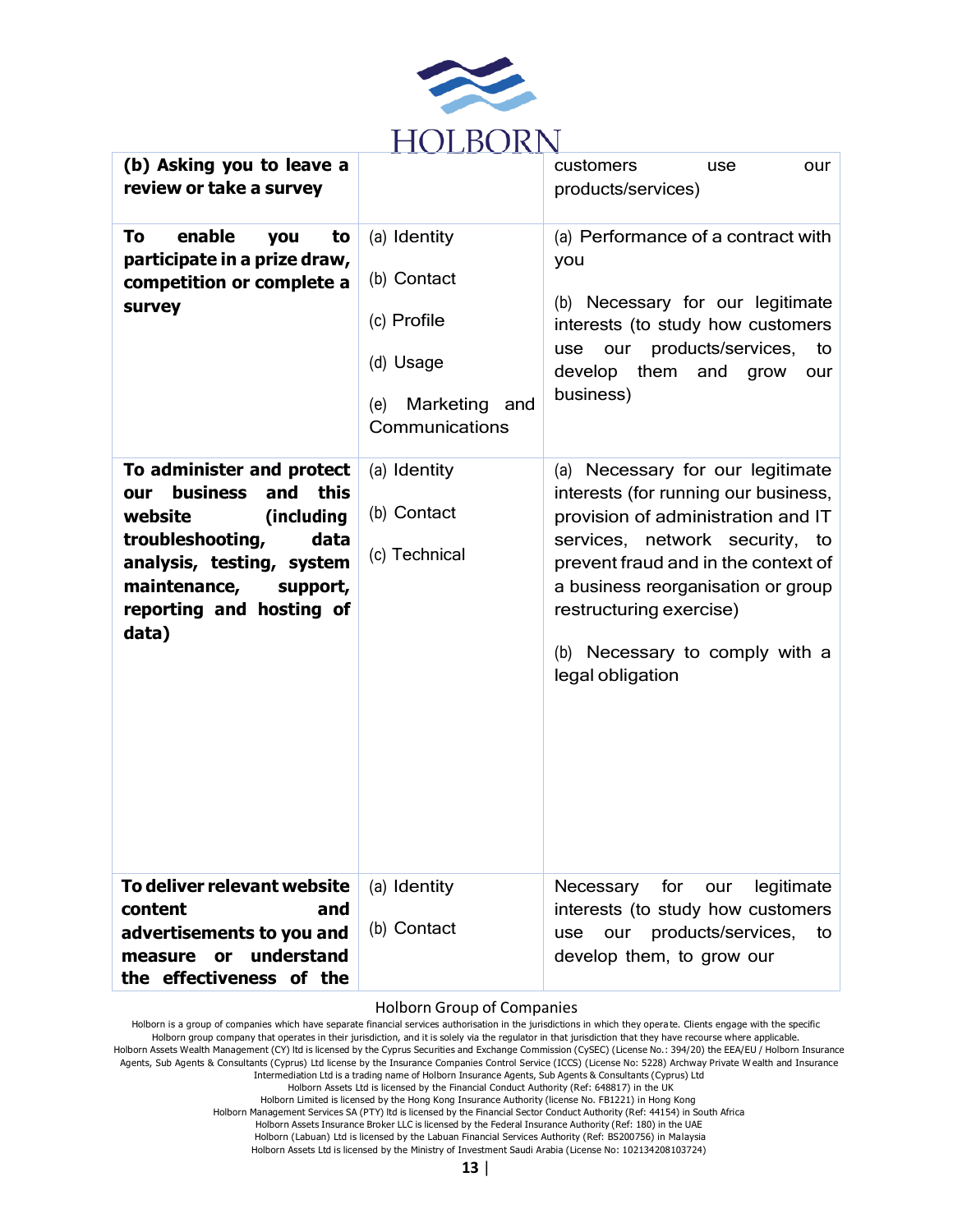| $ITAT$ D $\cap$ N $I$ |
|-----------------------|

|                                                                                                                                                                                                                                 | 1ULDUKIN                                                                            |                                                                                                                                                                                                                                                 |
|---------------------------------------------------------------------------------------------------------------------------------------------------------------------------------------------------------------------------------|-------------------------------------------------------------------------------------|-------------------------------------------------------------------------------------------------------------------------------------------------------------------------------------------------------------------------------------------------|
| advertising we serve to<br>you                                                                                                                                                                                                  | (c) Profile<br>(d) Usage<br>Marketing and<br>(e)<br>Communications<br>(f) Technical | inform<br>business<br>and<br>to<br>our<br>marketing strategy)                                                                                                                                                                                   |
| To use data analytics to<br>website,<br>improve<br>our<br>products/services,<br>marketing,<br>customer<br>relationships<br>and<br>experiences                                                                                   | (a) Technical<br>(b) Usage                                                          | Necessary for<br>legitimate<br>our<br>(to<br>define<br>interests<br>types<br>of<br>customers for our products and<br>services, to keep our website<br>updated and relevant, to develop<br>our business and to inform our<br>marketing strategy) |
| perform<br>To<br>automated<br>decision<br>in<br>order<br>to<br>identify your knowledge<br>and experience in Forex<br>industry and to identify<br>risk<br>profile<br>your<br>(Appropriateness<br>and<br><b>Suitability Test)</b> | (a) Identity<br>(b) Financial<br>(c) Professional                                   | Necessary to comply with a legal<br>obligation                                                                                                                                                                                                  |
| To make suggestions and<br>recommendations to you<br>about goods or services<br>that may be of interest to<br>you                                                                                                               | (a) Identity<br>(b) Contact<br>(c) Technical<br>(d) Usage<br>(e) Profile            | for<br>legitimate<br>Necessary<br>our<br>interests<br>$($ to<br>develop<br>our<br>products/services and grow our<br>business)                                                                                                                   |

Holborn is a group of companies which have separate financial services authorisation in the jurisdictions in which they opera te. Clients engage with the specific Holborn group company that operates in their jurisdiction, and it is solely via the regulator in that jurisdiction that they have recourse where applicable. Holborn Assets Wealth Management (CY) ltd is licensed by the Cyprus Securities and Exchange Commission (CySEC) (License No.: 394/20) the EEA/EU / Holborn Insurance Agents, Sub Agents & Consultants (Cyprus) Ltd license by the Insurance Companies Control Service (ICCS) (License No: 5228) Archway Private W ealth and Insurance Intermediation Ltd is a trading name of Holborn Insurance Agents, Sub Agents & Consultants (Cyprus) Ltd Holborn Assets Ltd is licensed by the Financial Conduct Authority (Ref: 648817) in the UK Holborn Limited is licensed by the Hong Kong Insurance Authority (license No. FB1221) in Hong Kong Holborn Management Services SA (PTY) ltd is licensed by the Financial Sector Conduct Authority (Ref: 44154) in South Africa Holborn Assets Insurance Broker LLC is licensed by the Federal Insurance Authority (Ref: 180) in the UAE Holborn (Labuan) Ltd is licensed by the Labuan Financial Services Authority (Ref: BS200756) in Malaysia Holborn Assets Ltd is licensed by the Ministry of Investment Saudi Arabia (License No: 102134208103724)

**14** |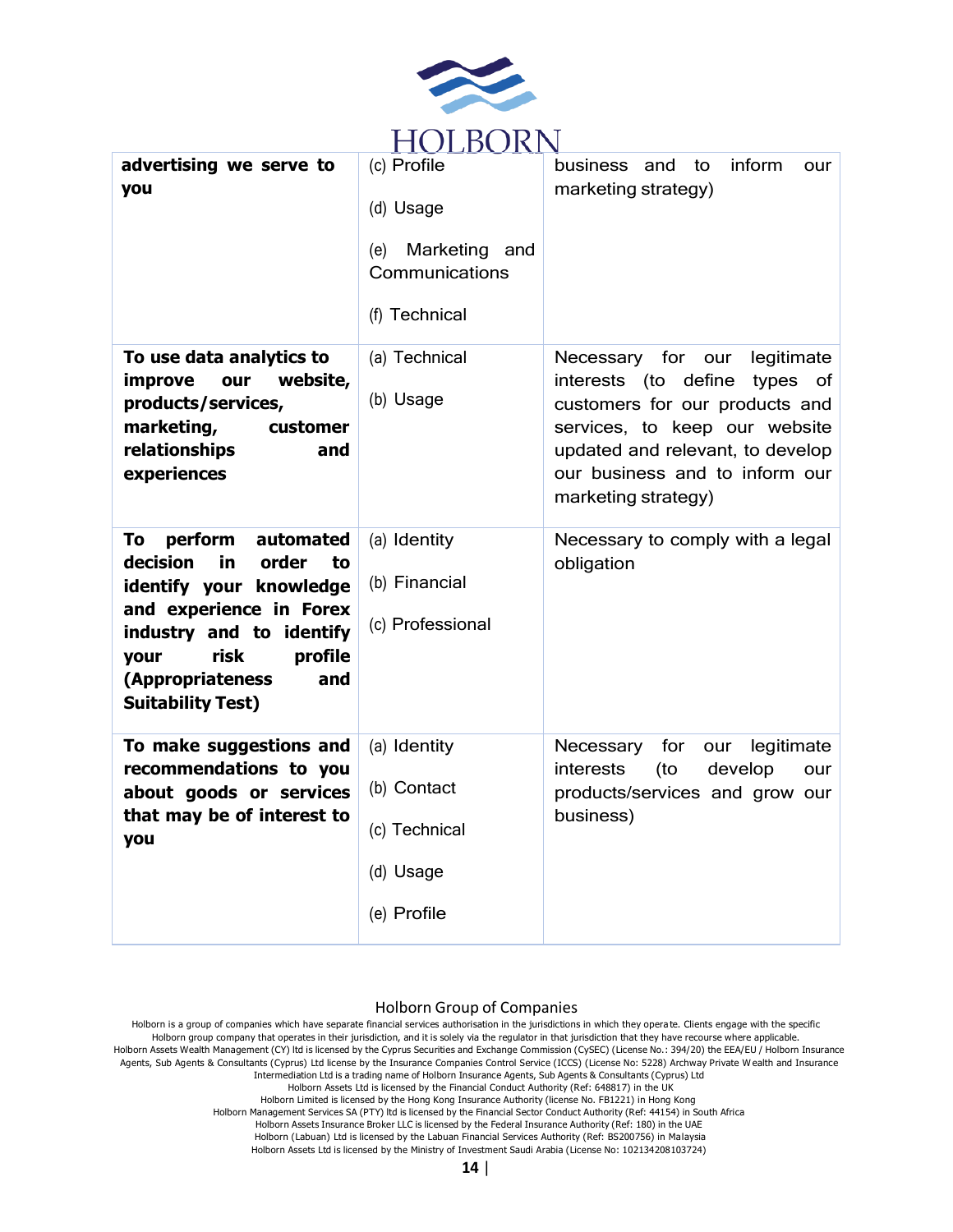

### **Marketing**

We strive to provide you with choices regarding certain personal data uses, particularly around marketing and advertising.

### **Promotional Offers from Us**

We may use your Identity, Contact, Technical, Usage and Profile Data to form a view on what we think you may want or need, or what may be of interest to you. This is how we decide which products, services and offers may be relevant for you (we call this marketing).

You may receive marketing communications from us if you have requested information from us or purchased services or products from us or if you provided us with your details when you entered a competition or registered for a promotion and, in each case, you have not opted out of receiving that marketing.

### **Opting Out**

You can ask us to stop sending you marketing messages at any time by Contacting us at any time.

Where you opt out of receiving these marketing messages, this will not apply to personal data provided to us as a result of a product/service purchase, warranty registration, product/service experience or other transactions.

### **Cookies**

You can set your browser to refuse all or some browser cookies, or to alert you when websites set or access cookies. If you disable or refuse cookies, please note that you can still access this website and it will function properly. Cookies are used on this website in order to offer our users a more customized browsing experience.

For more information about the cookies we use, please see our Cookie Policy.

#### Holborn Group of Companies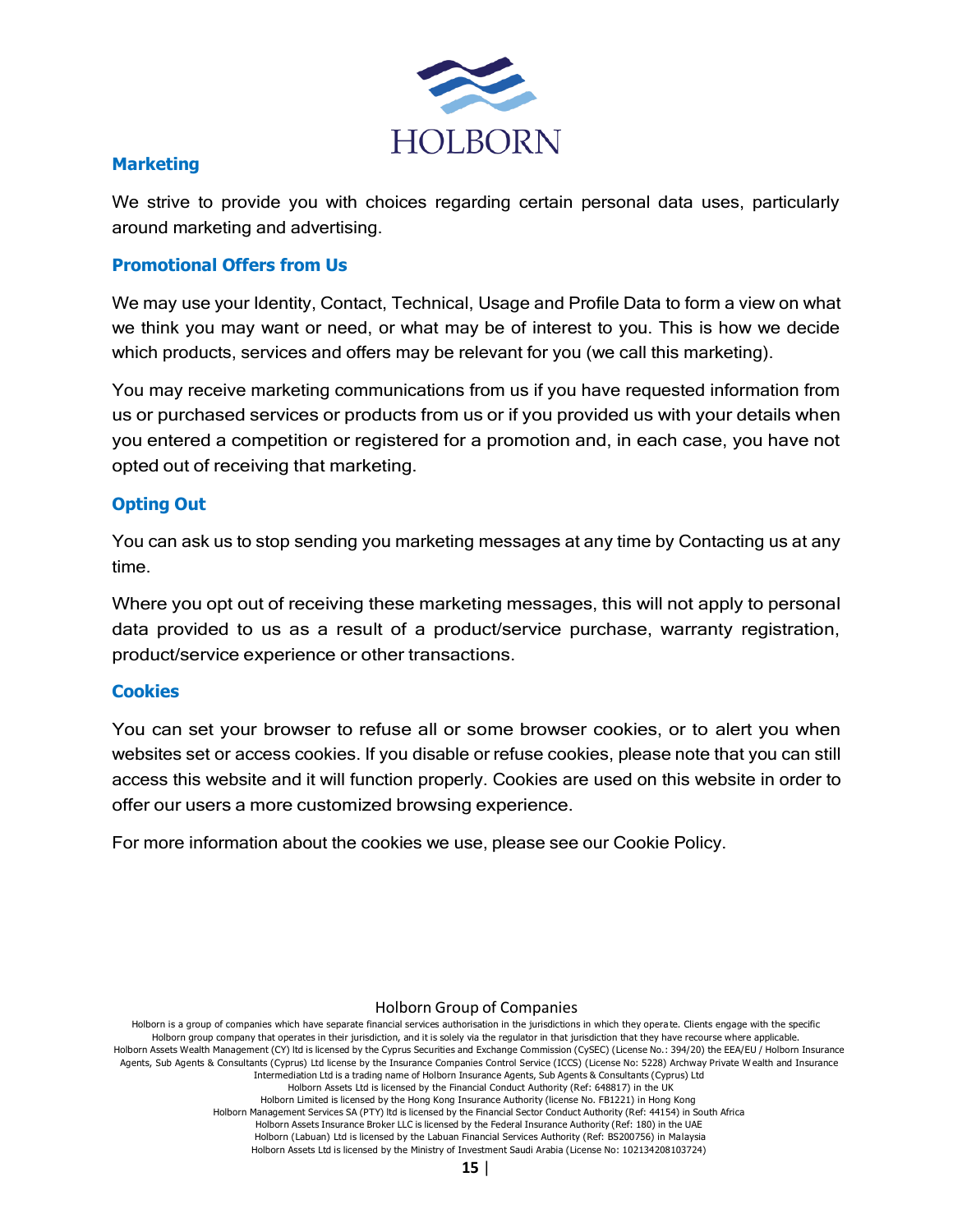

### **Change of Purpose**

We will only use your personal data for the purposes for which we collected it, unless we reasonably consider that we need to use it for another reason and that reason is compatible with the original purpose. If you wish to get an explanation as to how the processing for the new purpose is compatible with the original purpose, please Contact us.

If we need to use your personal data for an unrelated purpose, we will notify you and we will explain the legal basis which allows us to do so.

Please note that we may process your personal data without your knowledge or consent, in compliance with the above rules, where this is required or permitted by law.

### **International Transfers of personal data**

Some of our external third parties are based outside the European Economic Area (EEA) so their processing of your personal data will involve a transfer of data outside the EEA.

Whenever we transfer your personal data out of the EEA, we ensure that an equal degree of protection will be afforded to it by ensuring at least one of the following safeguards is implemented:

- We will only transfer your personal data to countries that have been deemed to provide an adequate level of protection for personal data by the European Commission.
- Where we use certain service providers, we may use specific contracts approved by the European Commission which give personal data the same protection it has in Europe.
- Where we use providers based in the US, we may transfer data to them if they are part of the Privacy Shield which requires them to provide similar protection to personal data shared between the Europe and the US.

Please Contact us if you want further information on the specific mechanism used by us when transferring your personal data out of the EEA.

This may happen if any of our Platform providers are located in a 'third country' outside of the EEA. If we transfer your information outside of the EEA in this way, we will take steps to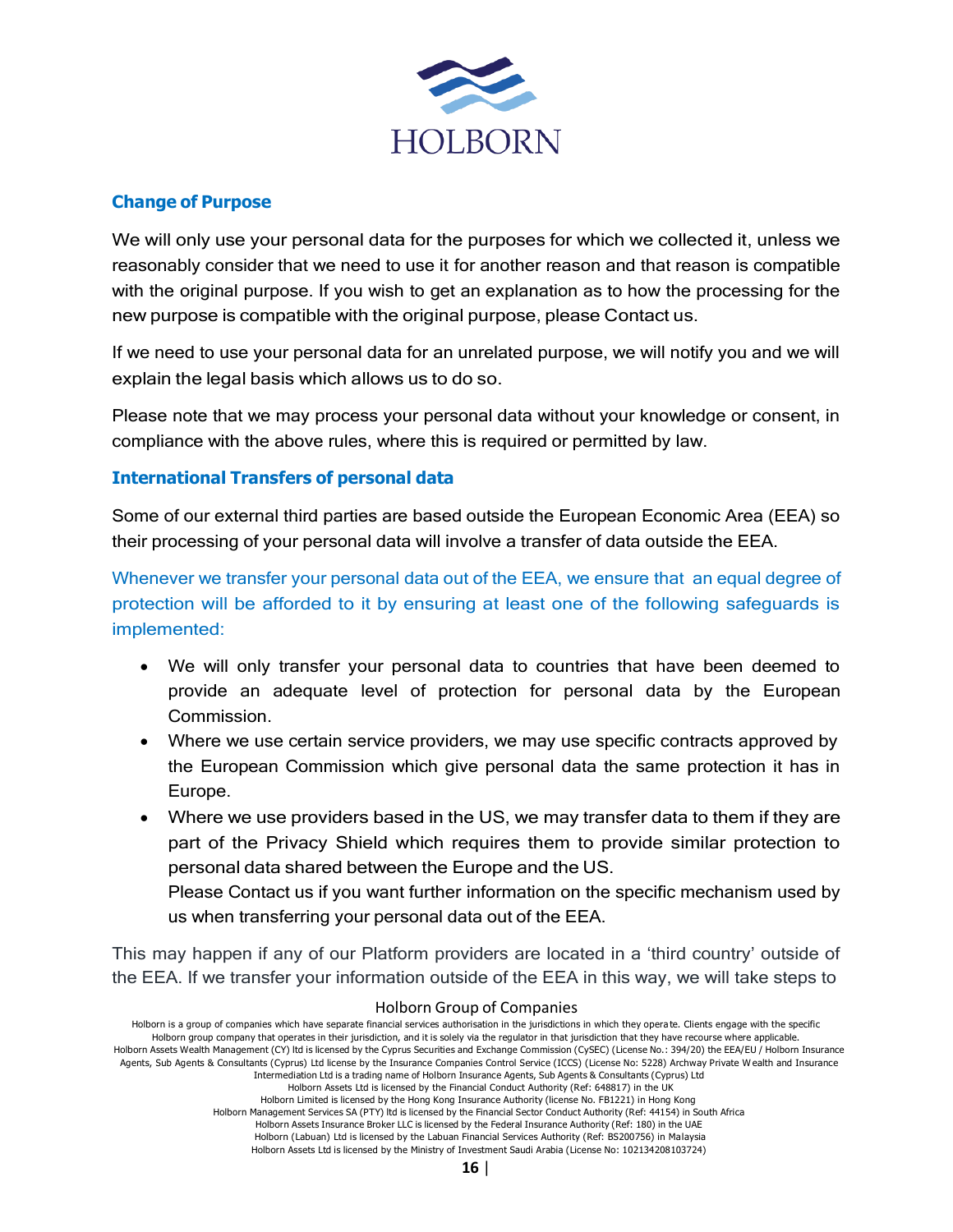

ensure that your privacy rights continue to be protected as outlined in this Policy. This may require us to take certain additional steps to ensure that appropriate safeguards are in place if that third country is not deemed by the European Commission to offer an adequate level of protection for your privacy rights, which may include use of contractual safeguards to allow you to be able to enforce your rights and ensure these are preserved. In certain circumstances.

If you use our services while you are outside the EEA, your information may be transferred outside the EEA in order to provide you with those services.

## **Technical and Operational Security Measures**

Holborn Group has put in place appropriate security measures to protect the security of its client's personal data and prevent any unauthorized or unlawful processing, accidental loss, destruction, alteration, disclosure, or damage on Client's personal data. Holborn Group implements appropriate technical and organizational measures such as network traffic encryption, pseudonymization, data encryption, two-factor authentication, access management procedure, tokenization, clean desk policy, business continuity and disaster recovery, IT systems risk assessment, physical and logical access segregation, process in case of personal data breach policy etc. Holborn Group limits access to the Client's personal data to those employees, agents, contractors and other third parties who have a business need to know. They will only process the Client's personal data on Holborn's Group instructions, and they are subject to a duty of confidentiality.

Details of these measures are available upon request. In addition, Holborn Group has put in place procedures to deal with any suspected data security breach and will notify the Client and any applicable regulator of a suspected breach where Holborn Group is legally required to do so.

### **Automated decision-making and profiling**

In order to perform its contractual obligations and/or legal obligations Holborn Group might request for the provision of the investment services to you and once per calendar year thereafter, to assess your knowledge and experience, your financial situation and investment objectives and your risk profile. We fulfil the above requirements through the following tools:

#### Holborn Group of Companies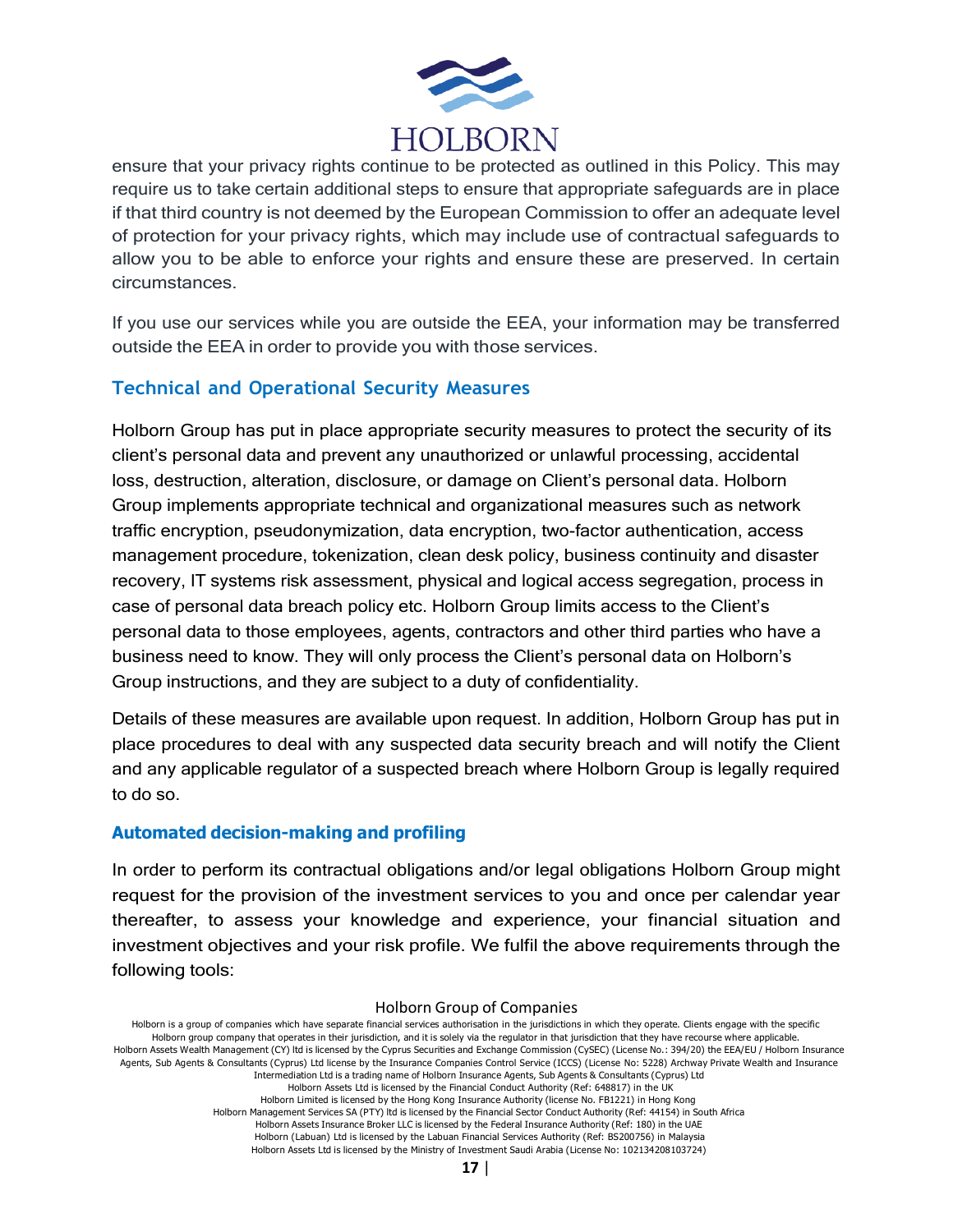

Appropriateness Test: it takes place when you require to register as client of Holborn Group. Hence, we need to check and ensure that you are suitable for the provision of Holborn's Group services and products by taking an appropriateness test in regard to your knowledge, financial background and experience in regard to financial services. Based on the scoring you receive; you will be informed whether you are eligible to receive our services and become our Client and the maximum level of leverage you are eligible to. The reason for assessing your appropriateness is to enable Holborn Group to offer to you services suitable to you and act in the client's best interest.

Suitability Test: it takes place when you request to be offered our investment program here. In this respect you will be required to take a suitability test in order to assess your financial situation, risk profile and risk tolerance as an investor and that the investment program is suitable for you. Based on your scoring, we will be able to assess your investment objectives, if you are able financially to bear any related investment risks consistent with your investment objectives. The reason for assessing your suitability is to enable Holborn Group to act in the client's best interest.

The scorings above are monitored by the Compliance department of Holborn Group and you may see your results and an explanation of the scoring or to challenge the decision by sending an email to Holborn Group. During these processes, Holborn Group takes all the technical and operational measures to correct inaccuracies and minimize the risk of errors, to prevent any discrimination and to secure personal data of the client.

### **Recording of telephone conversations and of electronic communication**

We record, monitor and process any telephone conversations and/or electronic communications between us such as through fax, email, social media, electronic messages, either initiated from the Holborn's Group side or your side. All such communications are recorded and/or monitored and/or processed by Holborn Group, including any telephone conversations and/or electronic communications that result or may result in transactions or client order services even if those conversations or communications do not result in the conclusion of such transactions. The content of relevant in person conversations and/or communications with you may be recorded by minutes or notes. Any such records shall be

#### Holborn Group of Companies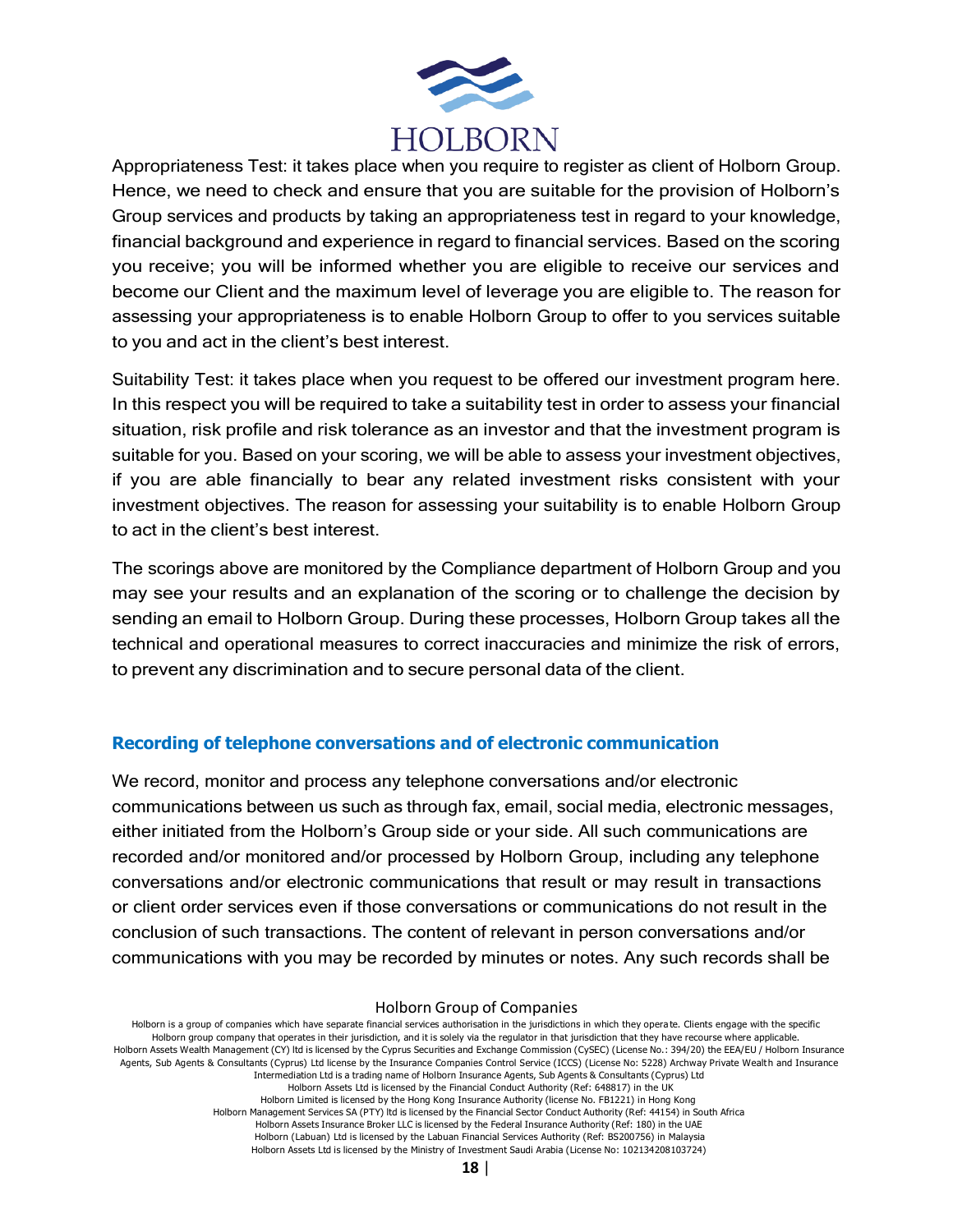

provided to you upon request at the same language as the one used to provide investment services to you.

### **Data Retention**

### How long will you use my personal data for?

We will only retain your personal data for as long as necessary to fulfil the purposes we collected it for, including for the purposes of satisfying any legal, accounting, or reporting requirements.

To determine the appropriate retention period for personal data, we consider the amount, nature, and sensitivity of the personal data, the potential risk of harm from unauthorised use or disclosure of your personal data, the purposes for which we process your personal data and whether we can achieve those purposes through other means, and the applicable legal requirements.

Details of retention periods for different aspects of your personal data are available in our retention policy which you can request from us.

### **Your legal rights**

Under certain circumstances, you have rights under data protection laws in relation to your personal data:

Request access to your personal information (commonly known as a "data subject access request"). This enables you to receive a copy of the personal information we hold about you and to check that we are lawfully processing it.

Request correction of the personal information that we hold about you. This enables you to have any incomplete or inaccurate information we hold about you corrected.

Request erasure of your personal data. This enables you to ask us to delete or remove personal data where there is no good reason for us continuing to process it. You also have the right to ask us to delete or remove your personal data where you have successfully exercised your right to object to processing (see below), where we may have processed your information unlawfully or where we are required to erase your personal data to comply with local law. Note, however, that we may not always be able to comply with your request of

#### Holborn Group of Companies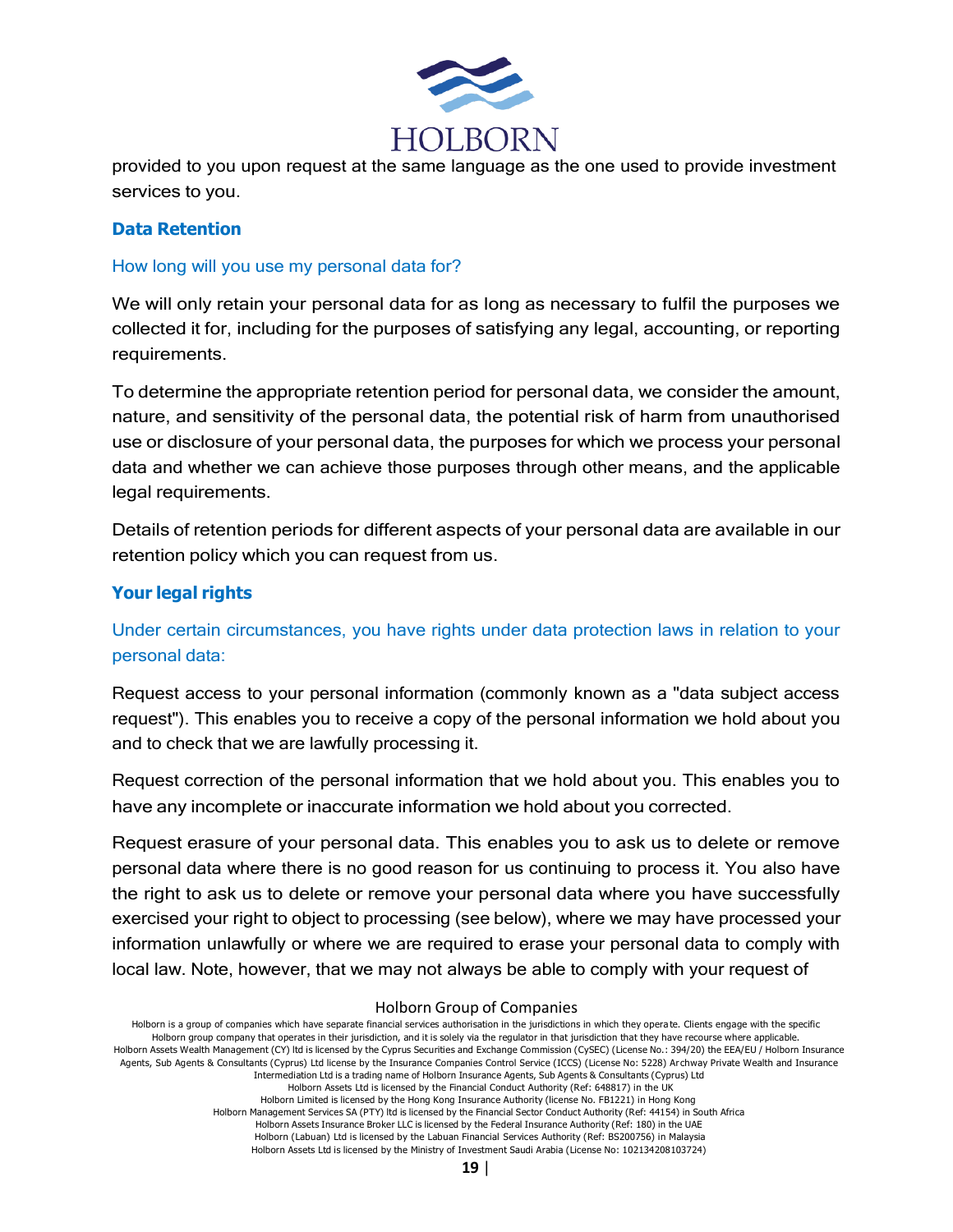

erasure for specific legal reasons which will be notified to you, if applicable, at the time of your request.

Object to processing of your personal data where we are relying on a legitimate interest (or those of a third party) and there is something about your particular situation which makes you want to object to processing on this ground as you feel it impacts on your fundamental rights and freedoms. You also have the right to object where we are processing your personal data for direct marketing purposes. In some cases, we may demonstrate that we have compelling legitimate grounds to process your information which override your rights and freedoms.

Request the restriction of processing of your personal data. This enables you to ask us to suspend the processing of your personal data in the following scenarios: (a) if you want us to establish the data's accuracy; (b) where our use of the data is unlawful but you do not want us to erase it; (c) where you need us to hold the data even if we no longer require it as you need it to establish, exercise or defend legal claims; or (d) you have objected to our use of your data but we need to verify whether we have overriding legitimate grounds to use it.

Request the transfer of your personal data to you or to a third party. We will provide to you, or a third party you have chosen, your personal data in a structured, commonly used, machine-readable format. Note that this right only applies to automated information which you initially provided consent for us to use or where we used the information to perform a contract with you.

Right to withdraw consent where we are relying on consent to process your personal data. However, this will not affect the lawfulness of any processing carried out before you withdraw your consent. If you withdraw your consent, we may not be able to provide certain products or services to you. We will advise you if this is the case at the time you withdraw your consent.

If you wish to exercise any of the rights set out above, please inform the DPO in charge.

#### Holborn Group of Companies